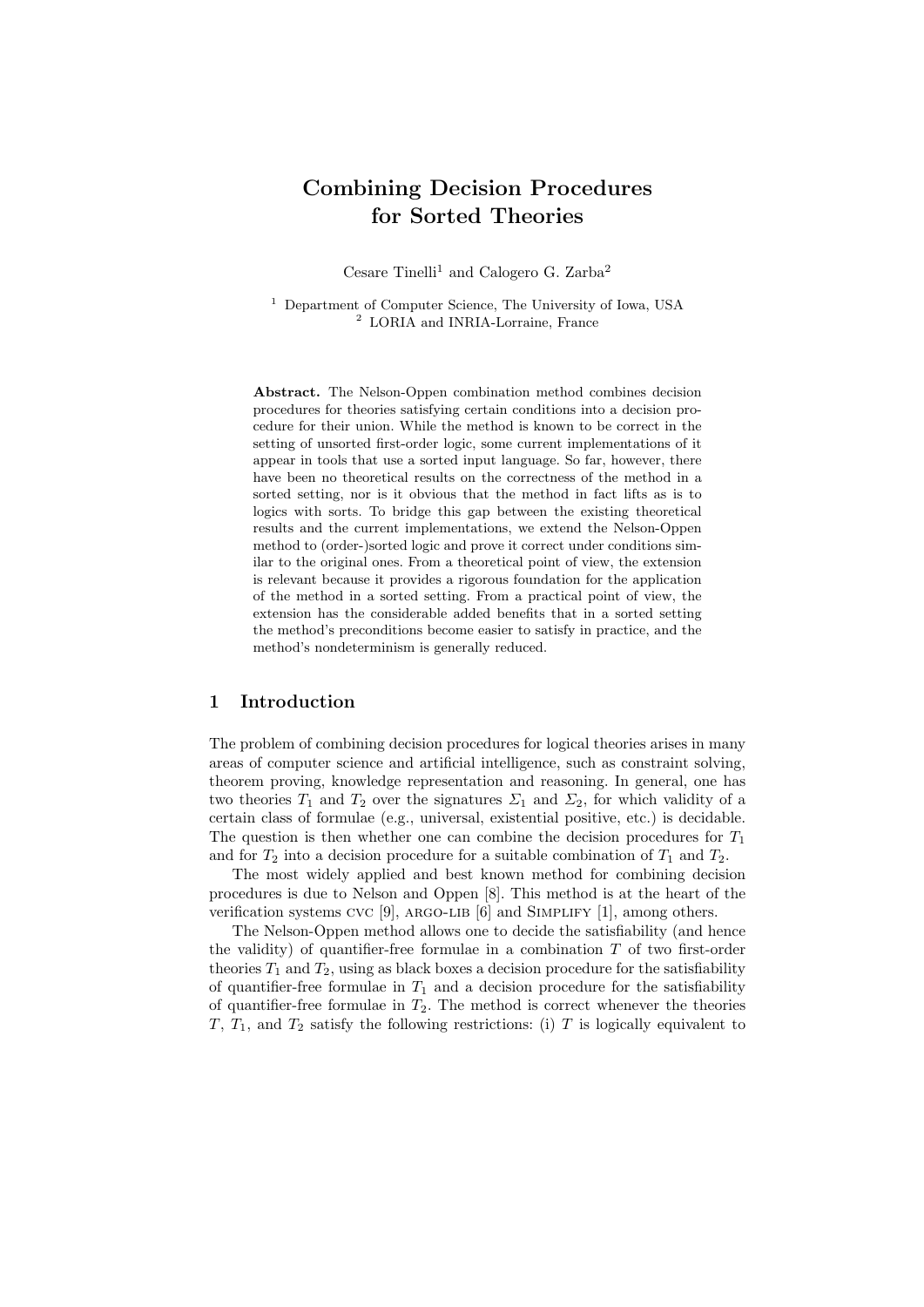$T_1 \cup T_2$ , (ii) the signatures of  $T_1$  and  $T_2$  are disjoint, and (iii)  $T_1$  and  $T_2$  are both stably infinite.

While the Nelson-Oppen method is defined in the context of unsorted firstorder logic (with equality), more recent verification tools that rely on it have a sorted input language. However, strictly speaking, it is not clear how correct these verification tools are, because it is not clear whether the Nelson-Oppen method does in fact lift to a sorted setting. The common consensus among the researchers in the field is that, at least for standard many-sorted logic, "the method should be correct" as is. But to our knowledge there is no formal proof of this conjecture, nor is it obvious that the conjecture holds. In fact, a crucial requirement for the correctness of the method is that the signatures of the component theories share no function or predicate symbols (except equality). Now, in a sorted context, the method is only useful for theories whose signatures  $\Sigma_1$ and  $\Sigma_2$  share, if not function/predicate symbols, at least one sort. Otherwise, the only well-sorted  $(\Sigma_1 \cup \Sigma_2)$ -terms are either  $\Sigma_1$ -terms or  $\Sigma_2$ -terms, with  $\Sigma_1$ terms sharing no variables with  $\Sigma_2$ -terms, which makes the combination problem trivial. Sharing sorts however essentially amounts to sharing predicate symbols, something that the original Nelson-Oppen method does not allow.

We prove in this paper that the method can indeed be lifted to sorted logics, provided that its applicability conditions are adjusted appropriately. For standard many-sorted logic, the only significant adjustment is to define stable infiniteness with respect to a set of sorts. The added benefit of using a sorted logic then becomes that it is easier to prove that a sorted theory is stably infinite over a certain sort  $s$ , than it is to prove that its unsorted version is stably infinite as a whole.<sup>3</sup> Also, one can now combine with no problems theories with sorts admitting only finite interpretations, say, as long as these sorts are not shared.

For order -sorted logics, the situation is in general considerably more complicated, requiring substantial additions to the method (see Section 5 for more details). There is however a useful special case in which the many-sorted version of the method works just as well with order-sorted theories: the case in which the shared sorts are pairwise *disconnected* i.e., do not appear in the same connected component of the subsort relation. Because of this we present our correctness results directly for order-sorted logic. Or more accurately, since there exist several, inequivalent order-sorted logics, we present our results for a fairly general version of first-order order-sorted logic based on a well developed and studied equational order-sorted logic by Goguen and Meseguer [5].

We introduce our order-sorted logic in Section 2. Then we present a version of the Nelson-Oppen combination method for this logic in Section 3, and prove it correct in Section 4. The correctness proof is based on a suitable order-sorted version of the model theoretic results used in [12, 15] to prove the correctness of the (unsorted) Nelson-Oppen method. We conclude the paper in Section 5 with some directions for further research. The interested readers can find the complete proofs and more details in [13].

 $3$  Intuitively, one has to worry only about what the theory says about  $s$ , and can ignore what it says about other sorts.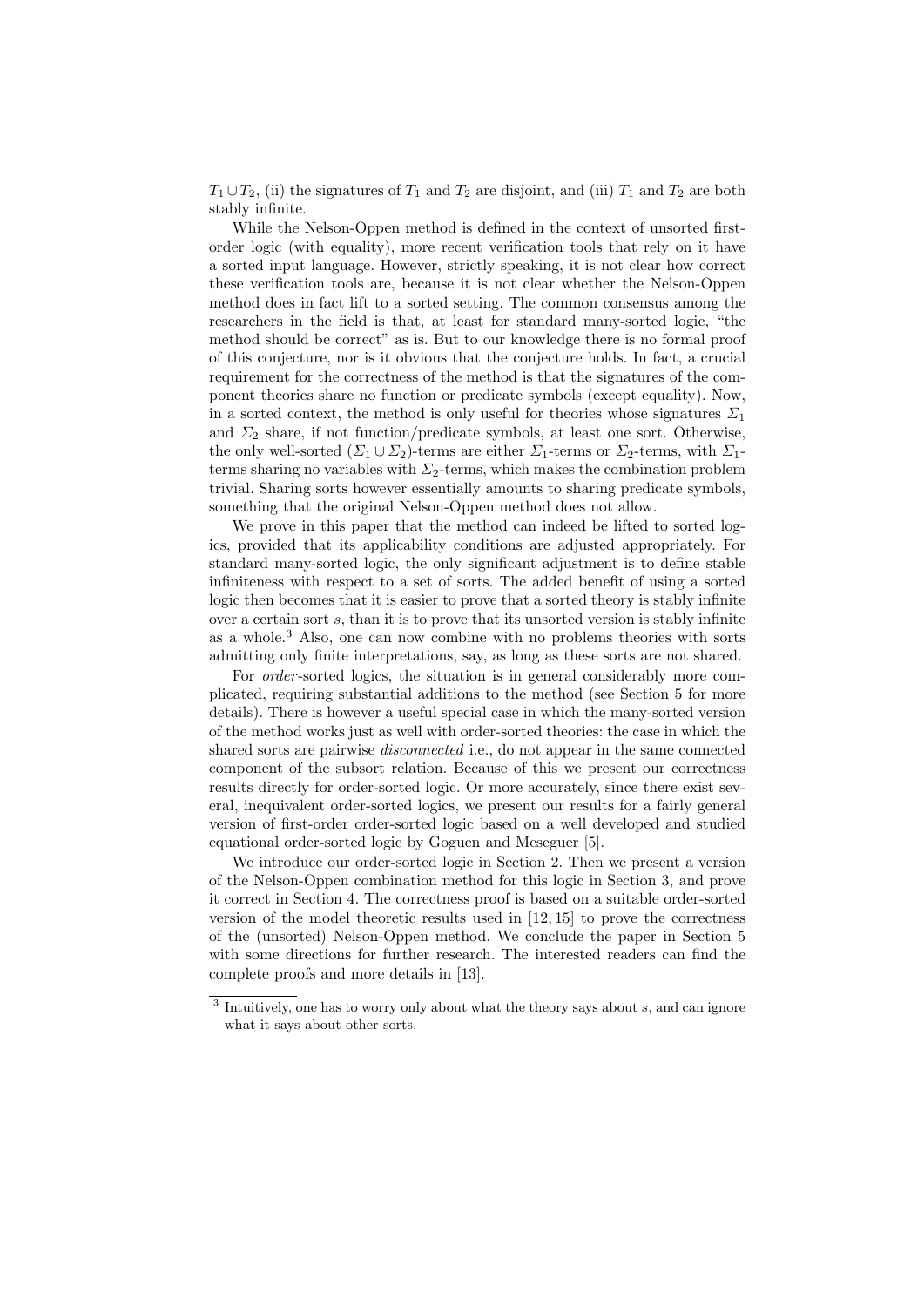#### 2 An Order-sorted Logic with Decorated Symbols

We will assume some familiarity in the reader with many-sorted and order-sorted algebras and logics with equality (denoted here by  $\approx$ ) as defined for instance in [5]. We will mostly follow the notation used in [5]. The logic we present here is inspired by the order-sorted equational logic proposed by Meseguer in [7] as a successor of the logic in [5]. One main difference will be that our logic uses a vocabulary of decorated symbols, that is, function and predicate symbols that carry a sort declaration explicitly in them.

For any set S we denote by  $S^*$  the set all words over S, including the empty word  $\epsilon$ . For the rest of the paper, we fix four countably-infinite sets: a set  $\mathcal F$  of function symbols, a set  $P$  of predicate symbols, a set  $S$  of sort symbols, and a set X of variables that is disjoint with  $\mathcal{F}, \mathcal{P}$  and S.

A decorated function symbol, written as  $f_{w,s}$ , is a triple  $(f, w, s) \in \mathcal{F} \times \mathcal{S}^* \times \mathcal{S}$ . A decorated constant is a decorated function symbol of the form  $f_{\epsilon,s}$ . A decorated predicate symbol, written as  $p_w$ , is a pair  $(p, w) \in \mathcal{P} \times \mathcal{S}^*$ . A decorated variable, written as  $x_s$ , is a pair  $(x, s) \in \mathcal{X} \times \mathcal{S}$ .

An order-sorted (decorated) signature  $\Sigma$  is a tuple  $\Sigma = (S, \prec, F, P)$  where  $S \subseteq \mathcal{S}$  is a set of sorts,  $F \subseteq (\mathcal{F} \times S^* \times S)$  is a set of decorated function symbols,  $P \subseteq (\mathcal{P} \times S^*)$  is a set of decorated predicate symbols, and  $\prec$  is a binary relation over S. We denote by  $\sim$  the symmetric closure of  $\prec$ , and by  $\prec^*$  and  $\sim^*$  the reflexive, transitive closure of  $\prec$  and  $\sim$ , respectively. We say that a sort  $s_1$  is a subsort of a sort  $s_2$  iff  $s_1 \prec^* s_2$ , and that  $s_1$  and  $s_2$  are connected iff  $s_1 \sim^* s_2$ . If  $w_1, w_2 \in S^*$ , we write  $w_1 \prec^* w_2$  iff  $w_1$  and  $w_2$  have the same length and each component of  $w_1$  is a subsort of the corresponding component of  $w_2$ . (Similarly for  $w_1 \sim^* w_2$ .) When convenient, we will write  $\Sigma^S$  for  $S$ ,  $\Sigma^F$  for  $F$ , and  $\Sigma^P$  for P. For simplicity, we will consider only signatures with a *finite* set of sorts.

In the following, we fix an order-sorted signature  $\Sigma = (S, \prec, F, P)$ .

We say that two distinct decorated function symbols  $f_{w,s}$  and  $f_{w',s'}$  of  $\Sigma$ are subsort overloaded (in  $\Sigma$ ) if ws ∼<sup>∗</sup> w's'. Otherwise, we say that they are ad-hoc overloaded. (Similarly, for predicate symbols.) As we will see, the logic's semantics will allow ad-hoc overloaded symbols to stand for completely unrelated functions/relations, but will require subsort overloaded symbols to stand for functions/relations that agree on the intersection of their domains.

**Definition 1 (Order-sorted Terms).** Let  $X \subseteq \mathcal{X}$  be a set of variables. For all  $s \in S$ , the set  $\mathcal{T}_s(\Sigma, X)$  of order-sorted  $\Sigma$ -terms of sort s over X is the set defined as follows by structural induction:

- − every decorated variable  $x_{s'} \in (X \times S)$  with  $s' \prec^* s$  is in  $\mathcal{T}_s(\Sigma, X)$ ;
- $-$  if  $f_{s_1\cdots s_n,s'} \in F$ ,  $t_i \in \mathcal{T}_{s_i}(\Sigma, X)$  for  $i = 1, \ldots, n$ , and  $s' \prec^* s$ ,
- then  $f_{s_1\cdots s_n,s'}(t_1,\ldots,t_n)$  is in  $\mathcal{T}_s(\Sigma,X)$ .

We denote by  $\mathcal{T}_w(\Sigma, X)$  with  $w = s_1 \cdots s_n$  the set  $\mathcal{T}_{s_1}(\Sigma, X) \times \cdots \times \mathcal{T}_{s_n}(\Sigma, X)$ .

We say that a  $\Sigma$ -term has nominal sort s if it is a variable of the form  $x_s$ or its top symbol has the form  $f_{w,s}$ . Note that the nominal sort of a term t is always the least sort of t.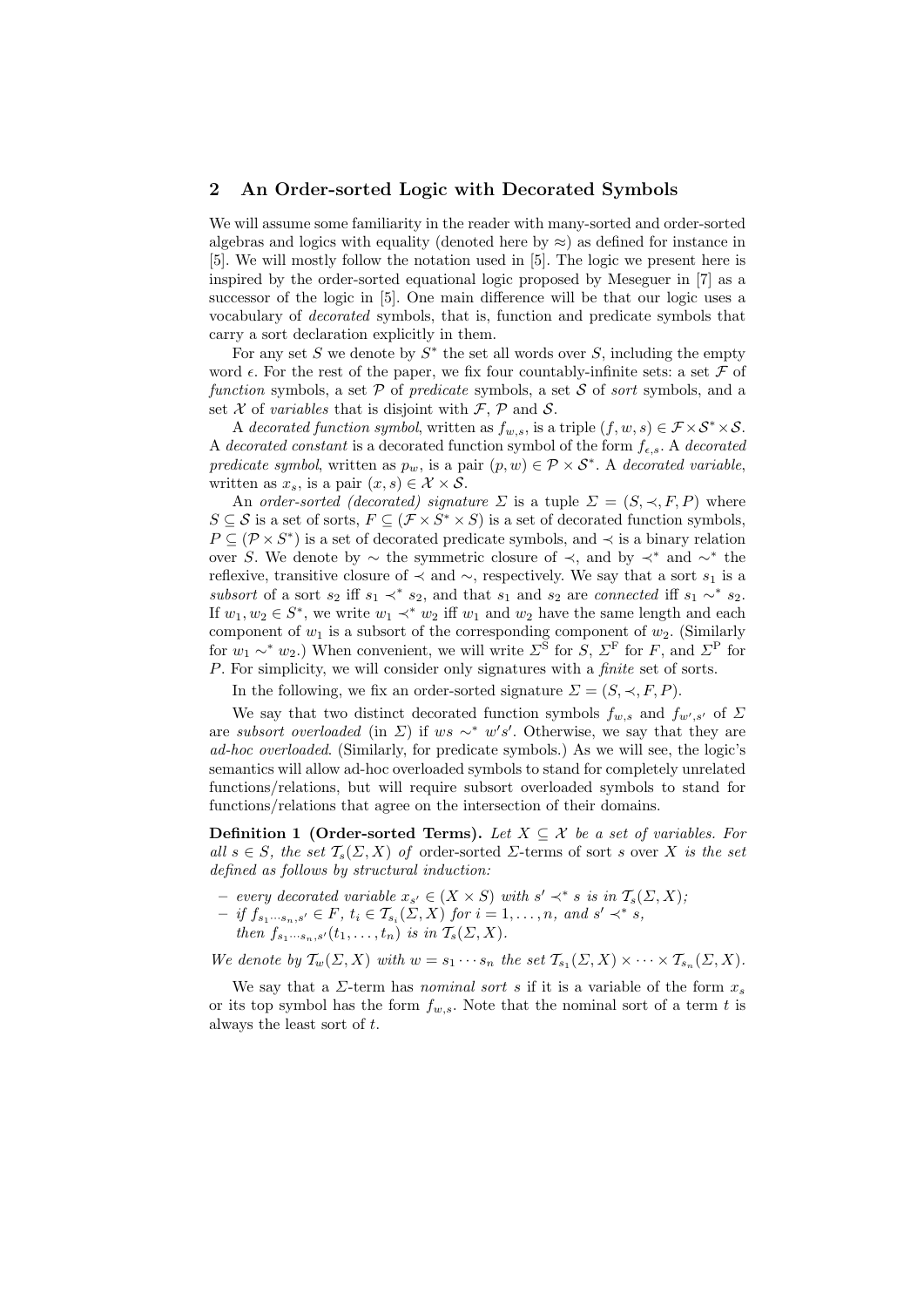While decorated terms are cumbersome to write in practice, at the theoretical level they dramatically simplify or eliminate a number of problems that vex more standard definitions of sorted logics. For instance, with full decoration of symbols, sort inference is trivial, terms have a least sort, and the union and the intersection of two sorted signatures, crucial operations in combination settings, can be defined in a straightforward way as component-wise union and intersection. Of course we do not advocate that decorated signatures and terms be used in practice. They are just a way to abstract away the usual parsing, sort inference, and signature composition problems that arise when working with sorted languages, but that are not relevant for the essence of our combination results.

**Definition 2** (Order-sorted atoms). A  $\Sigma$ -atom is either an expression of the form  $p_w(t)$  where  $p_w \in P$  and  $t \in T_w(\Sigma, X)$ , or one of the form  $t_1 \approx t_2$  where  $(t_1, t_2) \in \mathcal{T}_{s_1s_2}(\Sigma, X)$  for some  $s_1, s_2 \in S$  such that  $s_1 \sim^* s_2$ .

Order-sorted (first-order)  $\Sigma$ -formulae are defined on top of  $\Sigma$ -atoms as in the unsorted case, but with the difference that quantifiers bind decorated variables. Following [7], and contrary to [5] which allows only equations between terms of comparable sorts, we allow equations between terms of connected sorts.<sup>4</sup> This makes the logic both more general and more robust—see [7] for a discussion.

A many-sorted  $\Sigma$ -structure is a pair  $\mathcal{A} = (A, I)$  where  $A = \{A_s \mid s \in S\}$  is an S-indexed family of sets, *domains*, and I is a mapping of the decorated symbols of  $\Sigma$  to functions and relations over the carrier sets. Specifically, for each word  $w = s_1 \cdots s_n \in S^*$ , let  $A_w$  denote the set  $A_{s_1} \times \cdots \times A_{s_n}$ . Then I maps each decorated function symbol  $f_{w,s} \in F$  to a (total) function  $f_{w,s}^{\mathcal{A}} \in (A_w \to A_s)$ , and each decorated predicate symbol  $p_w \in P$  to a relation  $p_w^{\mathcal{A}} \subseteq A_w$ .

Definition 3 (Order-sorted Structure). An order-sorted  $\Sigma$ -structure is a many-sorted  $(S, F, P)$ -structure  $\mathcal{A} = (A, I)$  such that

- 1. For all  $s, s' \in S$  such that  $s \prec^* s'$ ,  $A_s \subseteq A_{s'}$ .
- 2. For all  $f_{w,s}, f_{w',s'} \in F$  such that ws ∼<sup>∗</sup> w's', the functions  $f_{w,s}^{\mathcal{A}}$  and  $f_{w',s'}^{\mathcal{A}}$ agree on  $A_w \cap A_{w'}$ .<sup>5</sup>
- 3. For all  $p_w, p_{w'} \in P$  such that  $w \sim^* w'$ , the restrictions of  $p_w^{\mathcal{A}}$  and of  $p_{w'}^{\mathcal{A}}$  to  $A_w \cap A_{w'}$  coincide.

This definition of order-sorted structure is modeled after the definition of order-sorted algebra in [7]. As in [7], the given semantics supports subsort overloading of function symbols by requiring that, whenever  $ws \sim^* w's'$ , the functions denoted by  $f_{w,s}$  and  $f_{w',s'}$  coincide on the tuples shared by their domains. (Similarly for predicate symbols.)

Satisfiability of  $\Sigma$ -sentences (i.e. closed  $\Sigma$ -formulae) in an order-sorted  $\Sigma$ structure A is defined similarly to the unsorted case. As usual, we say that  $\mathcal A$  is a  $\Sigma$ -model of a set  $\Phi$  of  $\Sigma$ -sentences if  $\mathcal A$  satisfies every sentence in  $\Phi$ .

 $4$  So, for instance, we allow an equation between two terms of respective sort  $s_1$  and  $s_2$  if they have a common subsort, even if neither  $s_1 \prec^* s_2$  nor  $s_2 \prec^* s_1$ .

<sup>&</sup>lt;sup>5</sup> Where  $A_w \cap A_{w'}$  denotes the component-wise intersection of the tuples  $A_w$  and  $A_{w'}$ .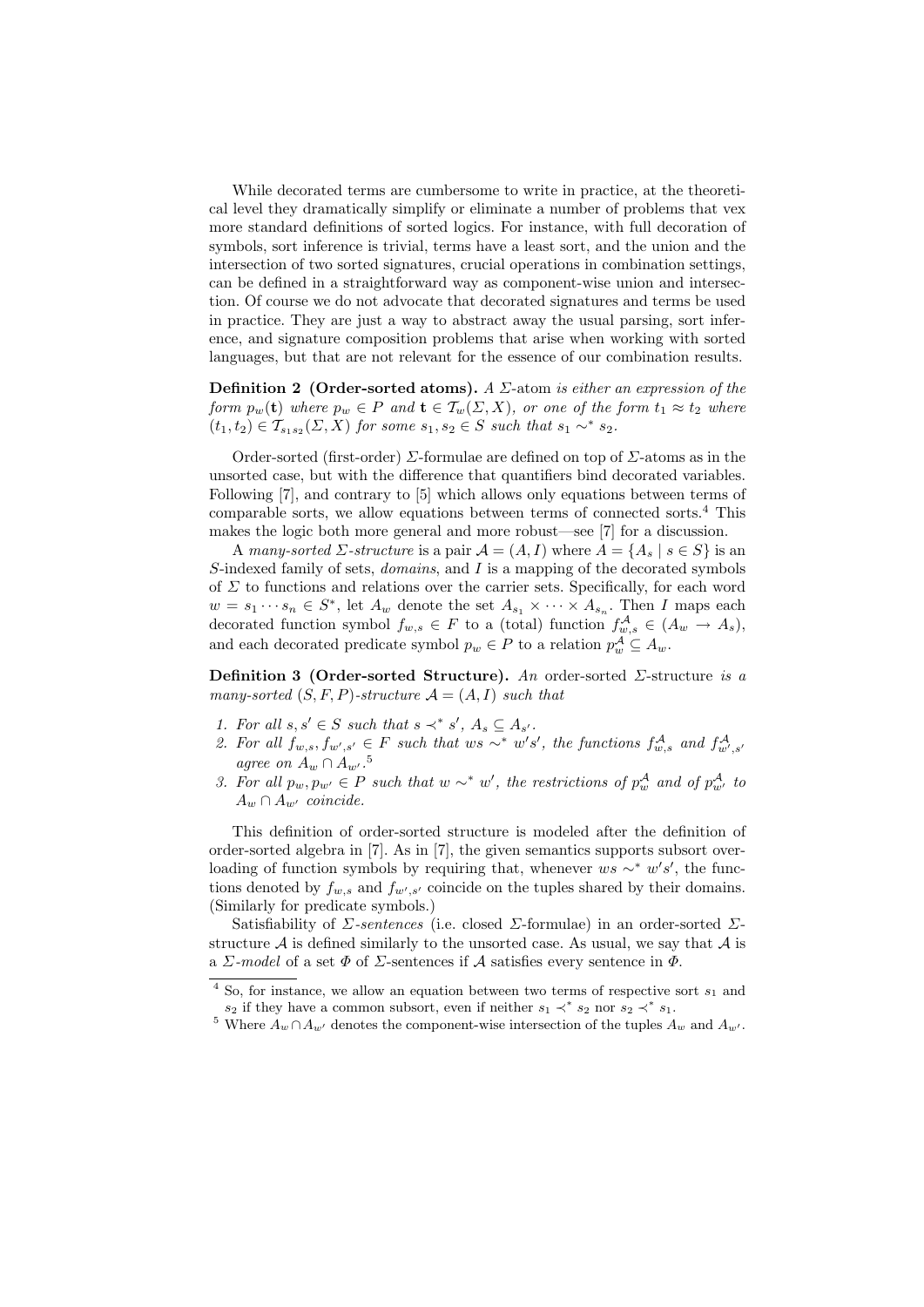**Definition 4 (Order-sorted Morphisms).** Let  $A$  and  $B$  be two order-sorted  $Σ-structures. A order-sorted Σ-homomorphism h : A → B of A into B is an$ S-indexed family  $\{h_s: A_s \to B_s \mid s \in S\}$  of functions such that:

- 1. for all  $f_{w,s} \in F$  with  $w = s_1 \cdots s_n$  and all  $a_i \in A_{s_i}$  with  $i = 1, \ldots, n$ ,  $h_s(f_{w,s}^{\mathcal{A}}(a_1,\ldots,a_n))=f_{w,s}^{\mathcal{B}}(h_{s_1}(a_1)\ldots,h_{s_n}(a_n));$
- 2. for all  $p_w \in P$  with  $w = s_1 \cdots s_n$  and all  $a_i \in A_{s_i}$  with  $i = 1, \ldots, n$ ,  $(a_1, ..., a_n) \in p_w^{\mathcal{A}} \implies (h_{s_1}(a_1), ..., h_{s_n}(a_n)) \in p_w^{\mathcal{B}}.$
- 3. for all  $s, s' \in S$  with  $s \sim^* s'$ , the functions  $h_s$  and  $h_{s'}$  agree on  $A_s \cap A_{s'}$ .

A  $\Sigma$ -isomorphism h of A into B is an order-sorted  $\Sigma$ -homomorphism h:  $\mathcal{A} \to \mathcal{B}$  for which there exists an order-sorted  $\Sigma$ -homomorphism  $h' : \mathcal{B} \to \mathcal{A}$ such that  $h' \circ h = \{id_s : A_s \to A_s \mid s \in S \}$  and  $h \circ h' = \{id_s : B_s \to B_s \mid s \in S \}$ .

We write  $A \cong \mathcal{B}$  if there is an order-sorted  $\Sigma$ -isomorphism from A onto  $\mathcal{B}$ . We prove in [13] that  $\cong$  is an equivalence relation over *Σ*-structures. We also prove that isomorphic  $\Sigma$ -structures satisfy exactly the same  $\Sigma$ -formulae.<sup>7</sup> As in the unsorted case, a crucial consequence of these results, which we use later, is that isomorphic order-sorted structures can always be identified.

If  $\Sigma_1 = (S_1, \prec_1, F_1, P_1)$  and  $\Sigma_2 = (S_2, \prec_2, F_2, P_2)$  are two order-sorted signatures, the *union* and the *intersection* of  $\Sigma_1$  and  $\Sigma_2$  are the order-sorted signatures defined as follows:

$$
\Sigma_1 \cup \Sigma_2 = (S_1 \cup S_2, \prec_1 \cup \prec_2, F_1 \cup F_2, P_1 \cup P_2) \n\Sigma_1 \cap \Sigma_2 = (S_1 \cap S_2, \prec_1^* \cap \prec_2^*, F_1 \cap F_2, P_1 \cap P_2).
$$

It is easy to see that  $\Sigma_1 \cup \Sigma_2$  and  $\Sigma_1 \cap \Sigma_2$  are well defined, and thus are indeed order-sorted signatures. We will consider only unions of signatures that are conservative in a strong sense with respect to subsort overloading.

Definition 5 (Conservative Union of Signatures). The order-sorted signature  $\Sigma = (S, \prec, F, P)$  is a conservative union of an order-sorted signature  $\Sigma_1 = (S_1, \prec_1, F_1, P_1)$  and an order-sorted signature  $\Sigma_2 = (S_2, \prec_2, F_2, P_2)$  iff  $\Sigma = \Sigma_1 \cup \Sigma_2$  and the following hold:

- 1. For all  $p_{w'} \in P_i$  and  $p_{w''} \in P_j$  with  $\{i, j\} \subseteq \{1, 2\}$  and  $w' \sim^* w''$ , there is a  $p_w \in P_i \cap P_j$  such that  $w' \prec_i^* w \sim_j^* w''$  or  $w'' \prec_j^* w \sim_i^* w'$ .
- 2. For all  $f_{w',s'} \in F_i$  and  $f_{w'',s''} \in F_j$  with  $\{i,j\} \subseteq \{1,2\}$  and  $w's' \sim^* w''s''$ , there is a  $f_{w,s} \in F_i \cap F_j$  such that  $w's' \prec_i^* ws \sim_j^* w''s''$  or  $w''s'' \prec_j^* ws \sim_i^*$  $w's'.$

The idea of the definition above is that if two symbols are subsort overloaded in the union signature, that is only because either they were already subsort overloaded in one of the component signatures (case  $i = j$  in Conditions 1 and

 $6$  Where *id* denotes the identity function.

<sup>7</sup> Note that these two facts are not granted for a sorted logic. For instance, invariance of satisfiability under isomorphism does not hold in general for the logic in [5].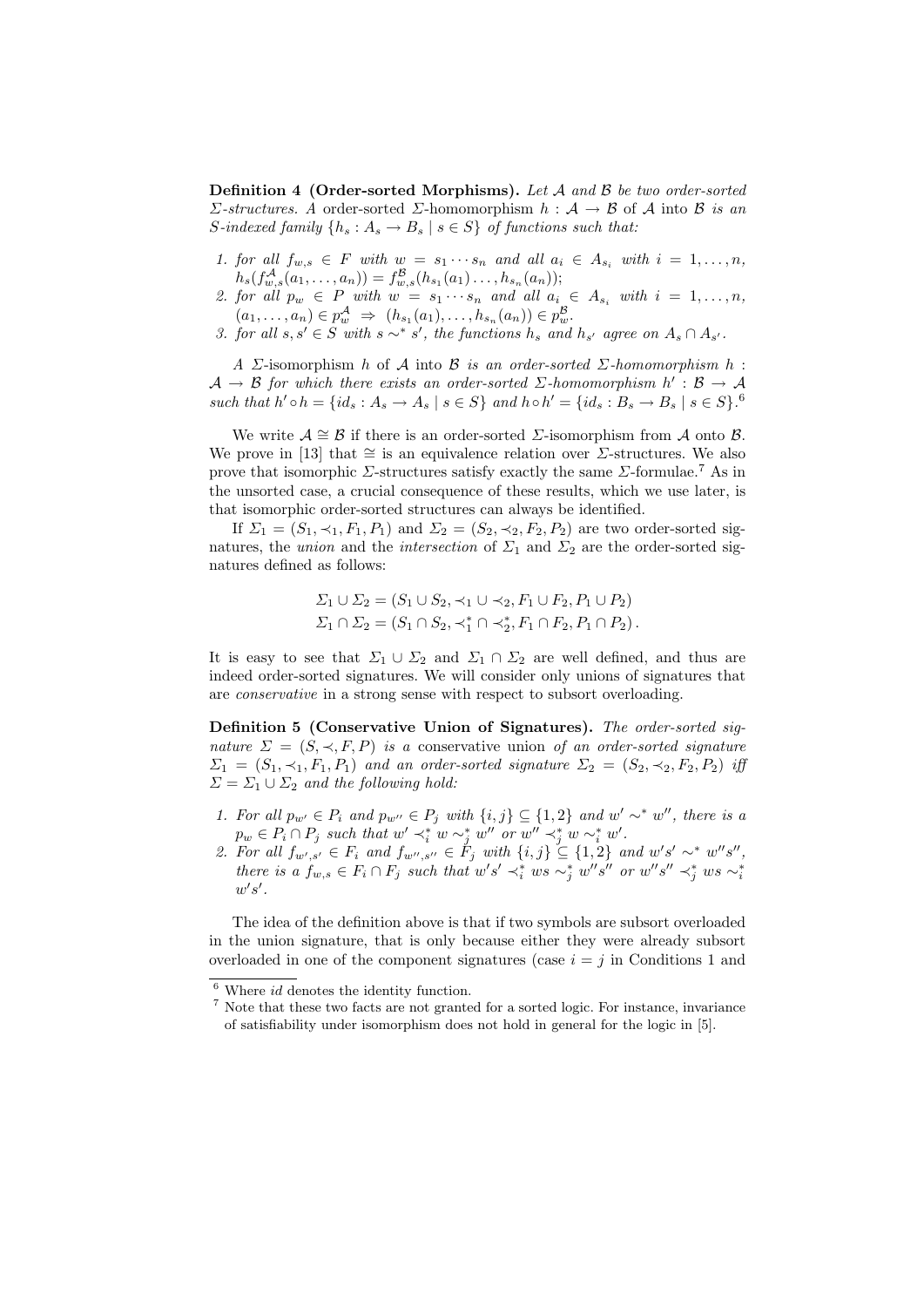2) or, when the two symbols belong to different component signatures, each was subsort overloaded in its signature with a same *connecting* symbol belonging to the shared signature (case  $i \neq j$ ).

An order-sorted  $\Sigma$ -theory is a pair  $T = (\Sigma, Ax)$  where Ax is a set of  $\Sigma$ sentences. A model of T is a  $\Sigma$ -structure that models Ax. A set  $\Phi$  of  $\Sigma$ -sentences is T-satisfiable (resp. T-unsatisfiable) if it is satisfied by some (resp. no) model of T. The combination of two order-sorted theories  $T_1 = (\Sigma_1, Ax_1)$  and  $T_2 =$  $(\Sigma_2, Ax_2)$  is defined as  $T_1 \cup T_2 = (\Sigma_1 \cup \Sigma_2, Ax_1 \cup Ax_2)$ .

In this paper we consider for convenience expansions of order-sorted signatures to sets of new constants. Formally, we will fix a countably-infinite set  $C$  of free constants, symbols that do not occur in any of the symbols sets  $\mathcal{F}, \mathcal{P}, \mathcal{S}$ and X defined earlier. Then, for every order-sorted signature  $\Sigma = (S, \prec, F, P)$ , we will denote by  $\Sigma(\mathcal{C})$  the signature  $\Sigma = (S, \prec, F \cup (\mathcal{C} \times \{\epsilon\} \times S), P)^8$ .

The quantifier-free satisfiability problem for an order-sorted  $\Sigma$ -theory T is the problem of determining whether a ground  $\Sigma(\mathcal{C})$ -formula is T-satisfiable.

As we will see, the decidability of the quantifier-free satisfiability problem is modular with respect to the union of order-sorted theories whenever the signatures of theories satisfy certain disjointness conditions and the theories are stably infinite with respect to the sorts they share.

Definition 6 (Stably Infinite Theory). A  $\Sigma$ -theory T is stably infinite with respect to S' for some  $S' \subseteq \Sigma^S$  if every ground  $\Sigma(\mathcal{C})$ -formula  $\varphi$  that is Tsatisfiable is satisfied by a  $\Sigma(\mathcal{C})$ -model A of T such that  $|A_s| \geq \aleph_0$  for all  $s \in S'$ .

We point out that the logic defined here is a proper extension of conventional many-sorted logic, obtainable from ours by considering only signatures with empty subsort relation ≺. All the results presented here then apply for instance to the many-sorted logics used by the verification systems described in [9, 6].

# 3 The Combination Method

In this section we present a method for combining decision procedures for ordersorted theories whose signatures may share sorts, but no function or predicate symbols. We will further impose the restriction that the union of the two signatures is conservative (cf. Definition 5). The method is closely modeled after the non-deterministic version of the Nelson-Oppen combination method (for unsorted theories) as described in [11] and [15], among others.

For the rest of this section, let  $\Sigma_1 = (S_1, \prec_1, F_1, P_1)$  and  $\Sigma_2 = (S_2, \prec_2, F_2, P_2)$ be two order-sorted signatures such that

- 1.  $F_1 \cap F_2 = P_1 \cap P_2 = \emptyset$ ,
- 2.  $\Sigma_1 \cup \Sigma_2$  is a conservative union of  $\Sigma_1$  and  $\Sigma_2$ ,
- 3. for all distinct  $s, s' \in S_1 \cap S_2$ ,  $s \not\sim_1^* s'$  and  $s \not\sim_2^* s'$ .

<sup>8</sup> All the signature-dependent notions we have introduced so far extend to signatures with free constants in the obvious way.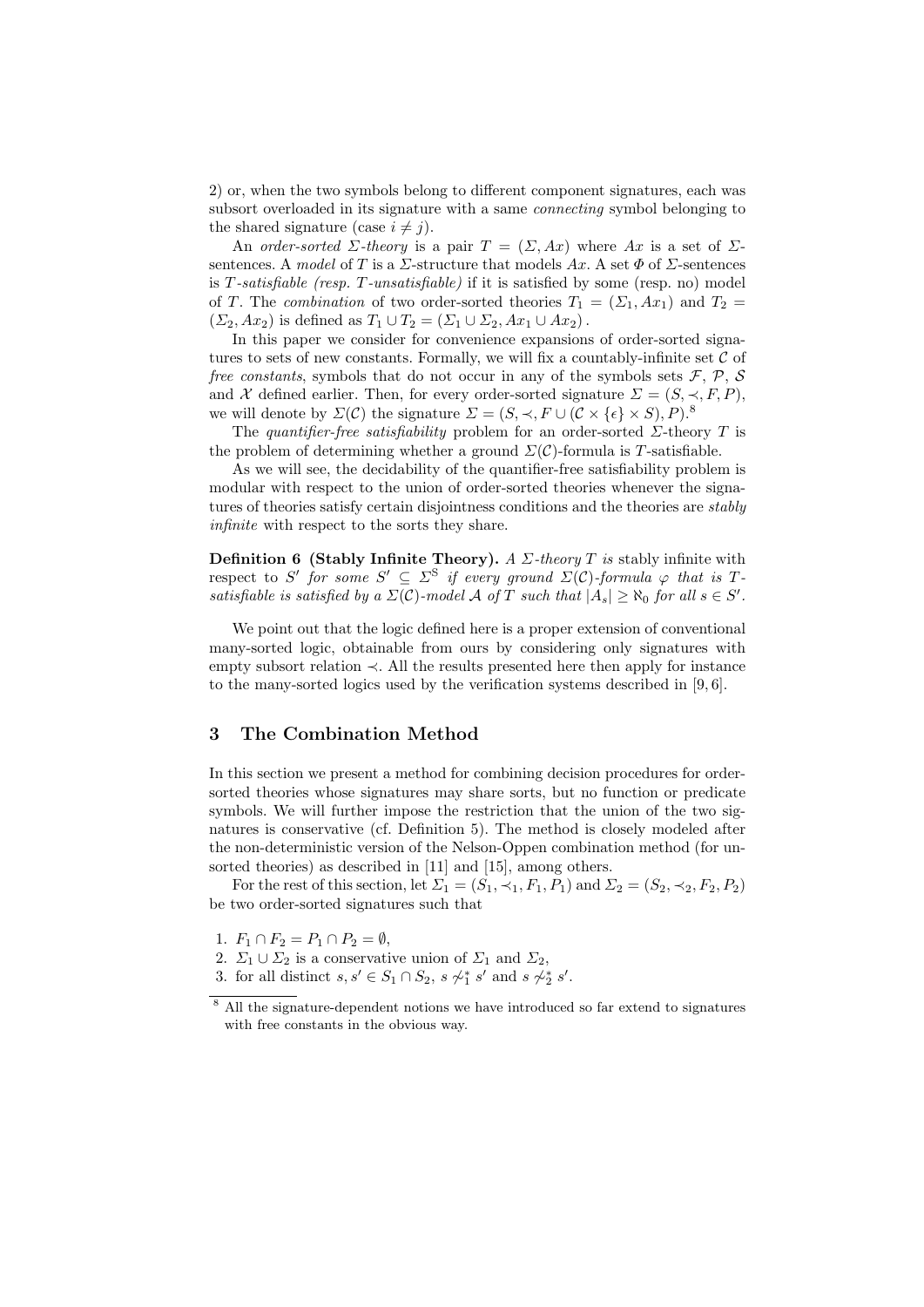Condition 1 corresponds to the original restriction in the Nelson-Oppen method that the two theories share no function or predicate symbols. In our case, however, the restriction is on decorated symbols. This means, for instance, that we allow one signature to contain a symbol  $f_{w_1, s_1}$ , while the other contains a symbol  $f_{w_2,s_2}$ , provided that  $w_1s_1 \neq w_2s_2$ . By Condition 2, the two symbols become ad hoc overloaded in the union signature, because that condition implies that  $w_1s_1 \nless^* w_2s_2$ , where  $\sim$  is the symmetric closure of  $\prec$  =  $\prec_1 \cup \prec_2$ . Note that Condition 2 and 3 are immediately satisfied in the many-sorted case, i.e., when both  $\prec_1$  and  $\prec_2$  are the empty relation.

The problem. We are interested in the quantifier-free satisfiability problem for a theory  $T_1 \cup T_2$  where  $T_i$  is a  $\Sigma_i$ -theory, for  $i = 1, 2$ , and both  $T_1$  and  $T_2$  are stably infinite over  $S_0 = S_1 \cap S_2$ .

Here are two examples of theories satisfying (or not) the conditions above.

Example 7. Let  $T_1$  be an order sorted version of linear rational arithmetic, with  $\Sigma_1$  having the sorts Int and Rat, the subsorts Int  $\prec$  Rat, and the expected function and predicate symbols, say 0: Int, 1: Int,  $+:$  Int  $\times$  Int  $\rightarrow$  Int,  $+:$  Rat  $\times$  Rat  $\rightarrow$  Rat,  $\langle \cdot |$  lnt  $\times$  lnt, and so on.<sup>9</sup> Then let  $T_2'$  be the theory of a parametric datatype such as lists, with signature  $\Sigma_2'$  having the "parameter" sort Elem (for the list elements), the list sorts EList, NList (for empty and non-empty lists respectively), and List, the subsorts EList, NList  $\prec$  List, and the expected function symbols, say,  $[ ]:$  EList, hd: NList  $\rightarrow$  Elem, tl: List  $\rightarrow$  List, cons: Elem  $\times$  List  $\rightarrow$  NList.

Then consider a renaming  $T_2$  of  $T_2'$  in which Elem is renamed as Rat, so that  $T_1 \cup T_2$  then becomes a theory of rational lists. Where  $\Sigma_2$  is the signature of  $T_2$ and  $S_0 = \{ \text{Rat} \}$ , it is easy to see that  $\Sigma_1$  and  $\Sigma_2$  satisfy Conditions 1–3 above. The stable infiniteness of  $T_1$  over  $S_0$  is trivial because in all models of  $T_1$  lnt is infinite (as the theory entails that all successors of zero are pairwise distinct). As discussed in [13], the stable infiniteness of  $T_2$  over  $S_0$  is not hard to show.

*Example 8.* Let  $T_1$  be as in Example 7. Then let  $T_2'$  be an order-sorted theory of arrays, with signature  $\Sigma_2'$  having the "parameter" sorts Index and Elem (for the array indexes and elements, respectively), the array sort Array, the subsorts Index  $\prec$  Elem, and the usual function symbols select: Array  $\times$  Index  $\rightarrow$  Elem and store: Array  $\times$  Index  $\times$  Elem  $\rightarrow$  Array. Then consider a renaming  $T_2$  of  $T_2'$  in which Elem is renamed as Rat and Index as Int, so that  $T_1 \cup T_2$  then becomes a theory of arrays with integer indeces and rational elements. Where  $\Sigma_2$  is the signature of  $T_2$ , it is immediate that  $\Sigma_1$  and  $\Sigma_2$  do not satisfy Condition 3 above because the shared sorts, Int and Rat, are comparable.

While perfectly reasonable in practice,  $T_1 \cup T_2$  is a combined theory that the combination method cannot accommodate at the moment (but see Section 5 for possible extensions in this direction).

We remark that a perhaps more natural combination of the two signatures would be the one in which no renamings are applied but Int becomes a subsort

<sup>&</sup>lt;sup>9</sup> For readability, we use here a more conventional notation for decorated symbols, instead of  $0_{\epsilon, \text{Int}}$ ,  $+_{\text{Int Int,Int}}$ , etc.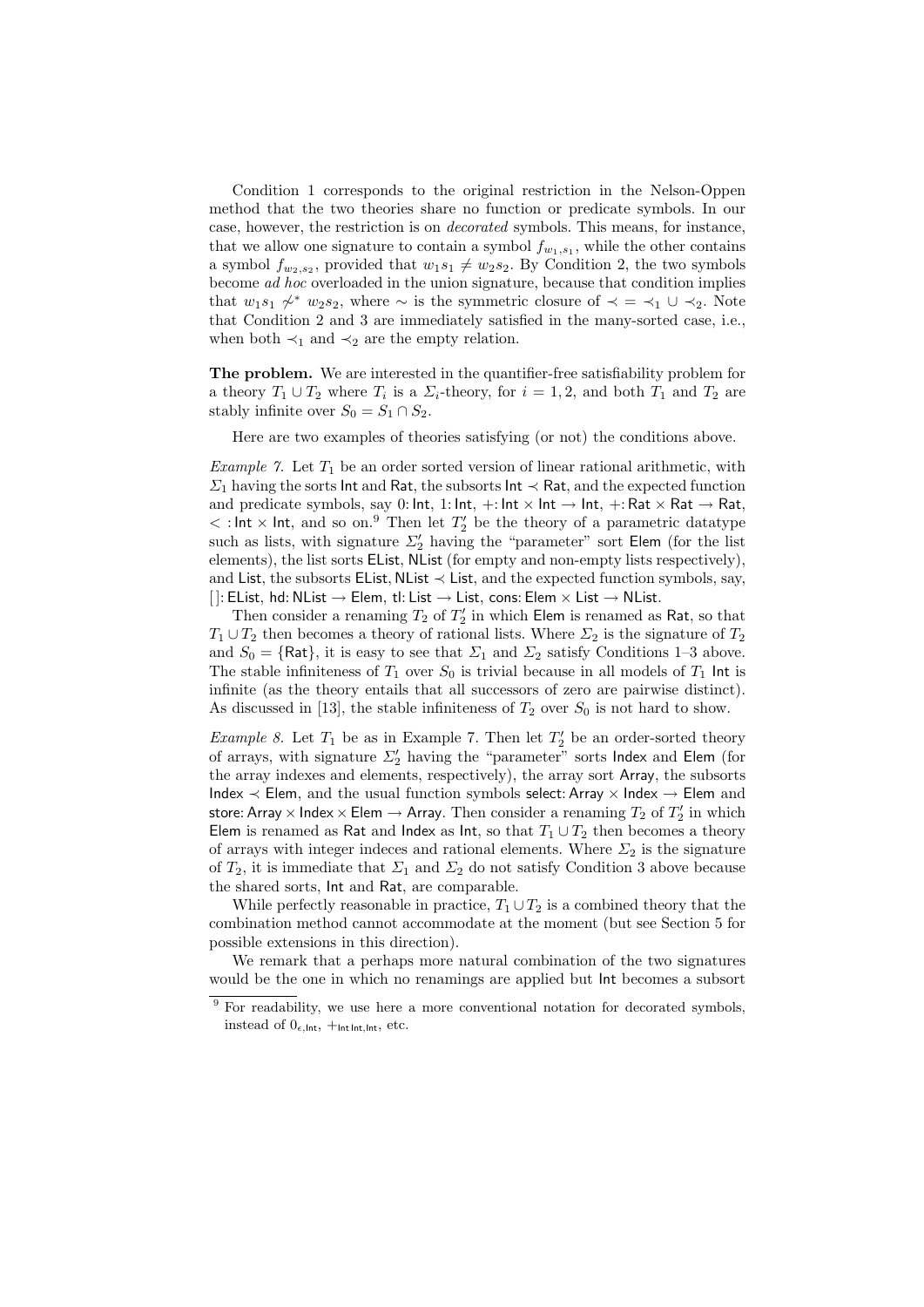of Index and Rat a subsort of Elem. This kind of combination, however, is not achievable by a simple union of signatures and theories, and as such is out the scope of combination methods a la Nelson-Oppen.

The method. When the quantifier-free satisfiability problem for  $T_1$  and for  $T_2$ is decidable, we can decide the quantifier-free satisfiability problem for  $T_1 \cup T_2$  by means of the combination method described below and consisting of four phases.

To simplify the presentation, and without loss of generality, we restrict ourselves to the  $(T_1 \cup T_2)$ -satisfiability of conjunctions of literals only.

**First phase: Variable abstraction.** Let  $\Gamma$  be a conjunction of ground  $(\Sigma_1 \cup$  $\Sigma_2(\mathcal{C})$ -literals. In this phase we convert  $\Gamma$  into a conjunction  $\Gamma'$  satisfying the following properties: (a) each literal in  $\Gamma'$  is either a  $\Sigma_1(\mathcal{C})$ -literal or a  $\Sigma_2(\mathcal{C})$ literal, and (b)  $\Gamma'$  is  $(T_1 \cup T_2)$ -satisfiable if and only if so is  $\Gamma$ .

Properties (a) and (b) can be enforced with the help of new auxiliary constants from  $\mathcal C$ . For instance, in the simplest kind of transformation,  $\Gamma$  can be purified by applying to it to completion the following rewriting step, for all terms t of nominal sort  $s \in S_0 = S_1 \cap S_2$  occurring in  $\Gamma$  that are not free constants: if t occurs as the argument of an non-equality atom in  $\Gamma$ , or occurs in an atom of the form  $t \approx t'$  or  $t' \approx t$  where  $t'$  is not a free constant, or occurs as a proper subterm of an atom of the form  $t_1 \approx t_2$  or  $t_2 \approx t_1$ , then t is replaced by  $c_{\epsilon,s}$  for some fresh  $c \in \mathcal{C}$ , and the equality  $c_{\epsilon,s} \approx t$  is added to  $\Gamma$ . It is easy to see that this transformation satisfies the properties above.<sup>10</sup>

**Second phase: Partition.** Let  $\Gamma'$  be a conjunction of literals obtained in the variable abstraction phase. We now partition  $\Gamma'$  into two sets of literals  $\Gamma_1$ ,  $\Gamma_2$ such that, for  $i = 1, 2$ , each literal in  $\Gamma_i$  is a  $\Sigma_i(\mathcal{C})$ -literal. A literal with an atom of the form  $c_{\epsilon,s} \approx c'_{\epsilon,s'}$  with  $c,c' \in \mathcal{C}$ , which is both a  $\Sigma_1(\mathcal{C})$ - and a  $\Sigma_2(\mathcal{C})$ -literal, can go arbitrarily in either  $\Gamma_1$  or  $\Gamma_2$ .

Third phase: Decomposition. Let  $\Gamma_1 \cup \Gamma_2$  be the conjunction of literals obtained in the variable abstraction phase. The only decorated symbols shared by  $\Gamma_1$  and  $\Gamma_2$ , if any, are decorated free constants of a shared sort—constants of the form  $c_{\epsilon,s}$  with  $c \in \mathcal{C}$  and  $s \in S_0$ . For all shared sorts  $s \in S_0$ , let  $C_s$  be the set of constants of sort s shared by  $\Gamma_1$  and  $\Gamma_2$ . We choose nondeterministically a family  $E = \{E_s \subseteq C_s \times C_s \mid s \in S_0\}$  of equivalence relations  $E_s$ .

Intuitively, in this phase we guess for each pair of shared constant in  $C_s$ , whether they denote the same individual or not. In essence, partitioning the shared free constants into sorted classes and considering identifications only of constants of the same sort is the only difference with respect to the unsorted version of the Nelson-Oppen method, where all pairs of constants are considered for possible identification.

**Fourth phase: Check.** Given the equivalence relations  $E = \{E_s \mid s \in S_0\}$ guessed in the decomposition phase, this phase consists of the following steps:

<sup>10</sup> But see [12], among others, for a more practical kind of abstraction process that minimizes the number of fresh constants introduced.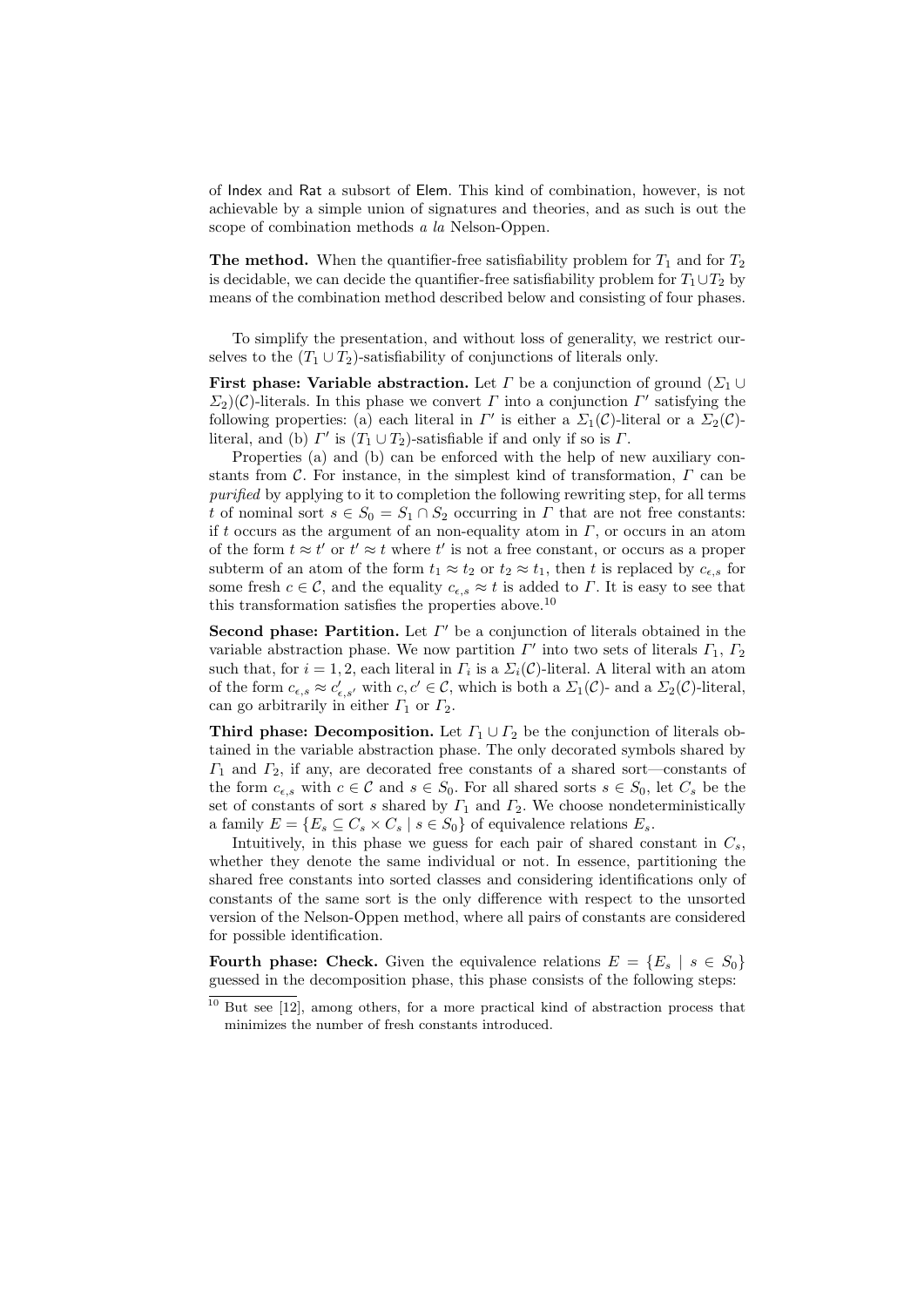1. Construct the arrangement of  $C = \{C_s \mid s \in S_0\}$  induced by E, defined by

$$
arr(C, E) = \{ u \approx v \mid (u, v) \in E_s \text{ and } s \in S_0 \} \cup
$$
  

$$
\{ u \not\approx v \mid (u, v) \in (C_s^2 \setminus E_s) \text{ and } s \in S_0 \}.
$$

2. if  $\Gamma_1 \cup arr(C, E)$  is  $T_1$ -satisfiable and  $\Gamma_2 \cup arr(C, E)$  is  $T_2$ -satisfiable, output succeed; else output fail.

In Section 4 we will prove that this combination method is sound and complete in the following sense. If there exists an arrangement  $arr(C, E)$  of C for which the check phase outputs succeed, then  $\Gamma$  is  $(T_1 \cup T_2)$ -satisfiable. If instead the check phase outputs fails for every possible arrangement  $arr(C, E)$  of C, then  $\Gamma$  is  $(T_1 \cup T_2)$ -unsatisfiable.

#### 4 Correctness of the Method

To prove the combination method correct, we first need a couple of basic modeltheoretic results. The first is an order-sorted version of the Downward Löwenheim-Skolem Theorem, whose proof can be found in [13]. The second is an order-sorted version of a general combination result given in [12, 15] for unsorted theories.

Theorem 9 (Order-sorted Löwenheim-Skolem Theorem). Where  $\Sigma$  is an order-sorted signature, let  $\Phi$  be a satisfiable set of  $\Sigma$ -formulae, and let A be a Σ-structure satisfying  $\Phi$ . Then there exists a Σ-structure B satisfying  $\Phi$  such that  $|A_s| \geq \aleph_0$  implies  $|B_s| = \aleph_0$ , for each sort  $s \in \Sigma^S$ .

If A is an order-sorted  $\Sigma_1$ -structure and  $\Sigma_0 = \Sigma_1 \cap \Sigma_2$  for some signature  $\Sigma_2$ , we denote by  $\mathcal{A}^{\Sigma_0}$  the  $\Sigma_0$ -structure with domains  $\{A_s \mid s \in \Sigma_0^{\{S\}}\}$  that interprets the function and predicate symbols of  $\Sigma_0$  exactly as A does.

Theorem 10 (Order-Sorted Combination Theorem). Let Σ<sup>A</sup> = (SA, ≺A,  $F_A, P_A$ ) and  $\Sigma_B = (S_B, \prec_B, F_B, P_B)$  are two order-sorted signatures, and let  $\Phi_A$  and  $\Phi_B$  be two sets of  $\Sigma_A$ - and  $\Sigma_B$ -sentences, respectively. When  $\Sigma_A \cup \Sigma_B$ is a conservative union of  $\Sigma_A$  and  $\Sigma_B$ ,  $\Phi_A \cup \Phi_B$  is satisfiable iff there is a  $\Sigma_A$ -structure A satisfying  $\Phi_A$  and a  $\Sigma_B$ -structure B satisfying  $\Phi_B$  such that  $\mathcal{A}^{\Sigma_A \cap \Sigma_B} \cong \mathcal{B}^{\Sigma_A \cap \Sigma_B}$  .

*Proof.* Let  $\Sigma_C = \Sigma_A \cap \Sigma_B$ , and  $\Sigma = \Sigma_A \cup \Sigma_B = (S, \prec, F, P) = (S_A \cup S_B, \prec_A F)$  $\cup \prec_B, F_A \cup F_B, P_A \cup P_B$ .

Next, assume that  $\Phi_A \cup \Phi_B$  is satisfiable, and let  $D$  be a  $\Sigma$ -structure satisfying  $\Phi_A \cup \Phi_B$ . Then, by letting  $\mathcal{A} = \mathcal{D}^{\Sigma_A}$  and  $\mathcal{B} = \mathcal{D}^{\Sigma_B}$ , we clearly have that  $\mathcal{A}$ satisfies  $\Phi_A$ , B satisfies  $\Phi_B$ , and  $\mathcal{A}^{\Sigma_C} \cong \mathcal{B}^{\Sigma_C}$ .

Vice versa, suppose there exists a  $\Sigma_A$ -structure A satisfying  $\Phi_A$  and a  $\Sigma_B$ structure B satisfying  $\Phi_B$  such that  $\mathcal{A}^{\Sigma_C} \cong \mathcal{B}^{\Sigma_C}$ . Then, as observed in Section 2,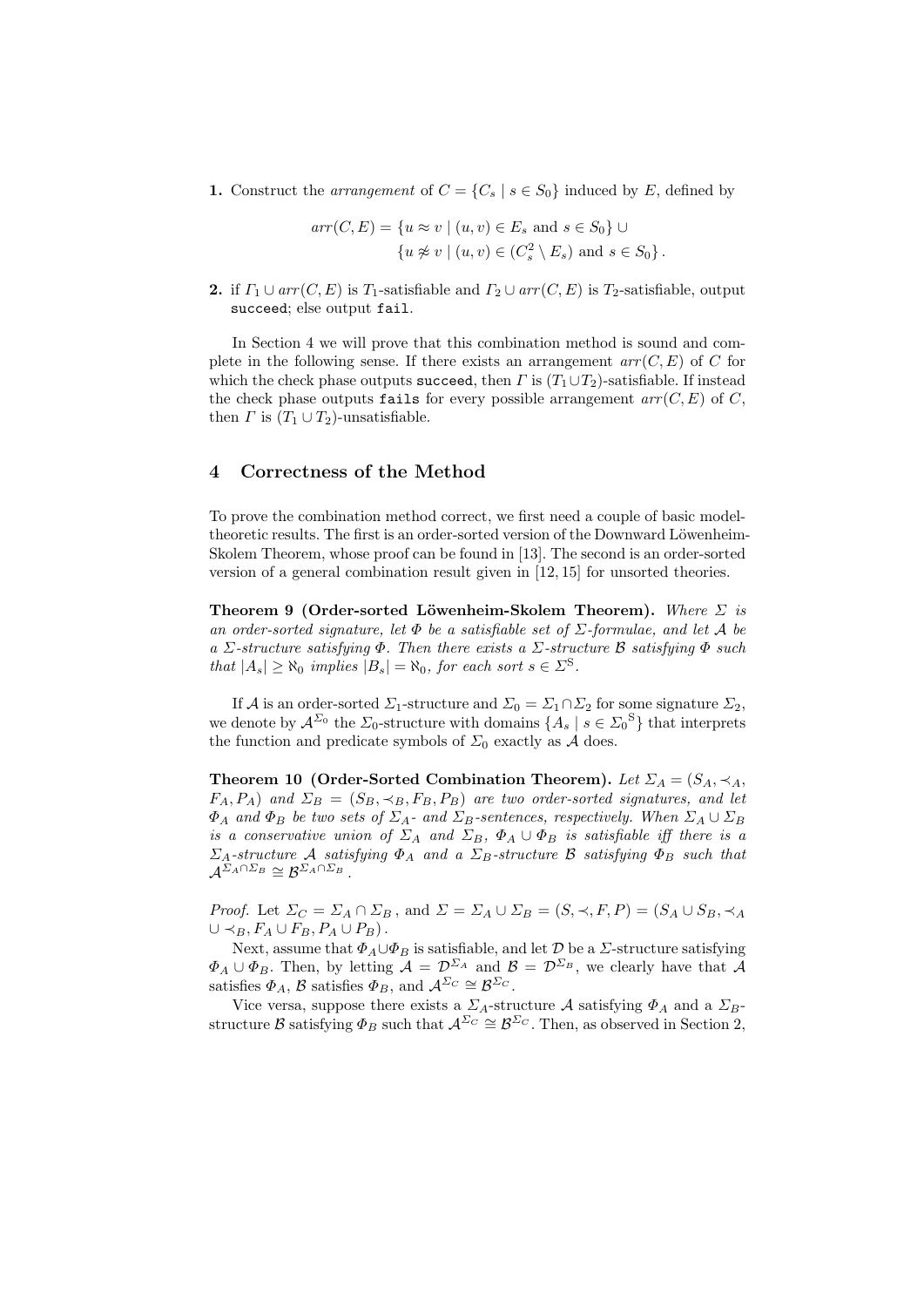we can assume with no loss of generality that  $\mathcal{A}^{\Sigma_C} = \mathcal{B}^{\Sigma_C}$ . We define a  $\Sigma$ structure D by letting for each  $s \in S$ ,  $f_{w,s} \in F$ , and  $p_w \in P$ :

$$
D_s = \begin{cases} A_s, & \text{if } s \in S_A \\ B_s, & \text{if } s \in S_B \setminus S_A \end{cases}
$$
  

$$
f_{w,s}^{\mathcal{D}} = \begin{cases} f_{w,s}^{\mathcal{A}}, & \text{if } f_{w,s} \in F_A \\ f_{w,s}^{\mathcal{B}}, & \text{if } f_{w,s} \in F_B \setminus F_A \end{cases}
$$
  

$$
p_w^{\mathcal{D}} = \begin{cases} p_w^{\mathcal{A}}, & \text{if } p_w \in P_A \\ p_w^{\mathcal{B}}, & \text{if } p_w \in P_B \setminus P_A \end{cases}
$$

Because  $A^{\Sigma_C} = \mathcal{B}^{\Sigma_C}$ , it is clear that  $\mathcal D$  is well defined as a many-sorted Σ-structure. To show that  $D$  is also a well defined order-sorted Σ-structure, we start by showing that in  $\mathcal D$  the denotation of a sort includes the denotations of its subsorts.

In fact, let  $s, s' \in S$  be two distinct sorts such that  $s \prec^* s'$ . Since  $\prec = \prec_A$  $\cup \prec_B (\text{and } S \text{ is finite}), \text{ there is a sequence } s = s_0, s_1, \ldots, s_n, s_{n+1} = s' \text{ such that }$ for all  $i = 0, \ldots, n$  either  $s_i \prec_A s_{i+1}$  or  $s_i \prec_B s_{i+1}$ . It is enough to show then that  $D_{s_i} \subseteq D_{s_{i+1}}$  for all  $i = 0, \ldots, n$ . Recall that, since  $\mathcal{A}^{\Sigma_C} = \mathcal{B}^{\Sigma_C}$ ,  $D_{s_i} = A_{s_i} = B_{s_i}$ whenever  $s_i \in S_A \cap S_B$ . Now, if  $s_i \prec_A s_{i+1}$  we have by construction of  $D$ and definition of A that  $D_{s_i} = A_{s_i} \subseteq A_{s_{i+1}} = D_{s_{i+1}}$ . (Similarly, if instead  $s_i \prec_B s_{i+1}$ .

It remains to show that  $D$  respects the subsort overloading of function and predicate symbols.<sup>11</sup> This is true for every two symbols of  $F_A$  or of  $P_A$  because (i)  $\mathcal{D}^{\Sigma_A} = \mathcal{A}$ , trivially, and (ii) since  $\Sigma = \Sigma_A \cup \Sigma_B$  is a conservative union of  $\Sigma_A$  and  $\Sigma_B$ , if two symbols are subsort overloaded in  $\Sigma$  then they are subsort overloaded in  $\Sigma_A$ . The argument is symmetric for the symbols of  $F_B$  and  $P_B$ . Finally,  $D$  respects the possible subsort overloading of a symbol of  $F_A$  ( $P_A$ ) and a symbol of  $F_B$  ( $P_B$ ) because again  $\Sigma$  is a conservative union of  $\Sigma_A$  and  $\Sigma_B$ , and  $A$  and  $B$  agree on their shared symbols.

In fact, for illustration, assume that  $p_{w'} \in P_A$ ,  $p_{w''} \in P_B \backslash P_A$ , and  $w' \sim^* w''$ . Then, by Definition 5, there is a  $p_w \in P_A \cap P_B$  such that  $w' \prec_A^* w$  and  $w \sim_B^* w''$ , say. Let  $\mathbf{d} \in D_{w'} \cap D_{w''}$ . We show that  $\mathbf{d} \in p_{w'}^{\mathcal{D}}$  iff  $\mathbf{d} \in p_{w''}^{\mathcal{D}}$ . Observing that  $D_{w'} = A_{w'} \subseteq A_w = B_w$  and  $B_{w''} = D_{w''}$  by construction of  $D$  and definition of A and B, it is not difficult to see that  $\mathbf{d} \in A_{w'} \cap A_w$  and  $\mathbf{d} \in B_w \cap B_{w''}$ . Then  $\mathbf{d} \in p_{w'}^{\mathcal{D}}$  iff  $\mathbf{d} \in p_{w'}^{\mathcal{A}}$  (by construction of  $\mathcal{D}$ ) iff  $\mathbf{d} \in p_{w}^{\mathcal{A}}$  (as  $w' \sim_{A}^{*} w$  and  $\mathbf{d} \in A_{w'} \cap A_w$ ) iff  $\mathbf{d} \in p_w^{\mathcal{B}}$  (as  $p_w^{\mathcal{A}} = p_w^{\mathcal{B}}$  by  $\mathcal{A}^{\Sigma_A \cap \Sigma_B} = \mathcal{B}^{\Sigma_A \cap \Sigma_B}$ ) iff  $\mathbf{d} \in p_{w''}^{\mathcal{B}}$  (as  $w \sim_B^* w''$  and  $\mathbf{d} \in B_w \cap B_{w''}$  iff  $\mathbf{d} \in p_{w''}^{\mathcal{D}}$  (by construction of  $\mathcal{D}$ ). The other cases are proven similarly.

Now, given that D is well defined, and that  $\mathcal{D}^{\Sigma_A} = \mathcal{A}$  and  $\mathcal{D}^{\Sigma_B} = \mathcal{B}$  by construction, it is immediate that  $\mathcal D$  satisfies  $\Phi_A \cup \Phi_B$ .

Let us now consider again the order-sorted signatures  $\Sigma_1$ ,  $\Sigma_2$  and the theories  $T_1, T_2$  from Section 3.

<sup>&</sup>lt;sup>11</sup> That is,  $f_{w,s}^{\mathcal{D}}(\mathbf{d}) = f_{w',s'}^{\mathcal{D}}(\mathbf{d})$  for all  $f_{w,s}, f_{w',s'} \in F$  with  $ws \sim^* w's'$  and  $\mathbf{d} \in$  $D_w \cap D_{w'}$ , and  $\mathbf{d} \in p_w^{\mathcal{D}}$  iff  $\mathbf{d} \in p_{w'}^{\mathcal{D}}$  for all  $p_w, p_{w'} \in P$  with  $w \sim^* w'$  and  $\mathbf{d} \in D_w \cap D_{w'}$ .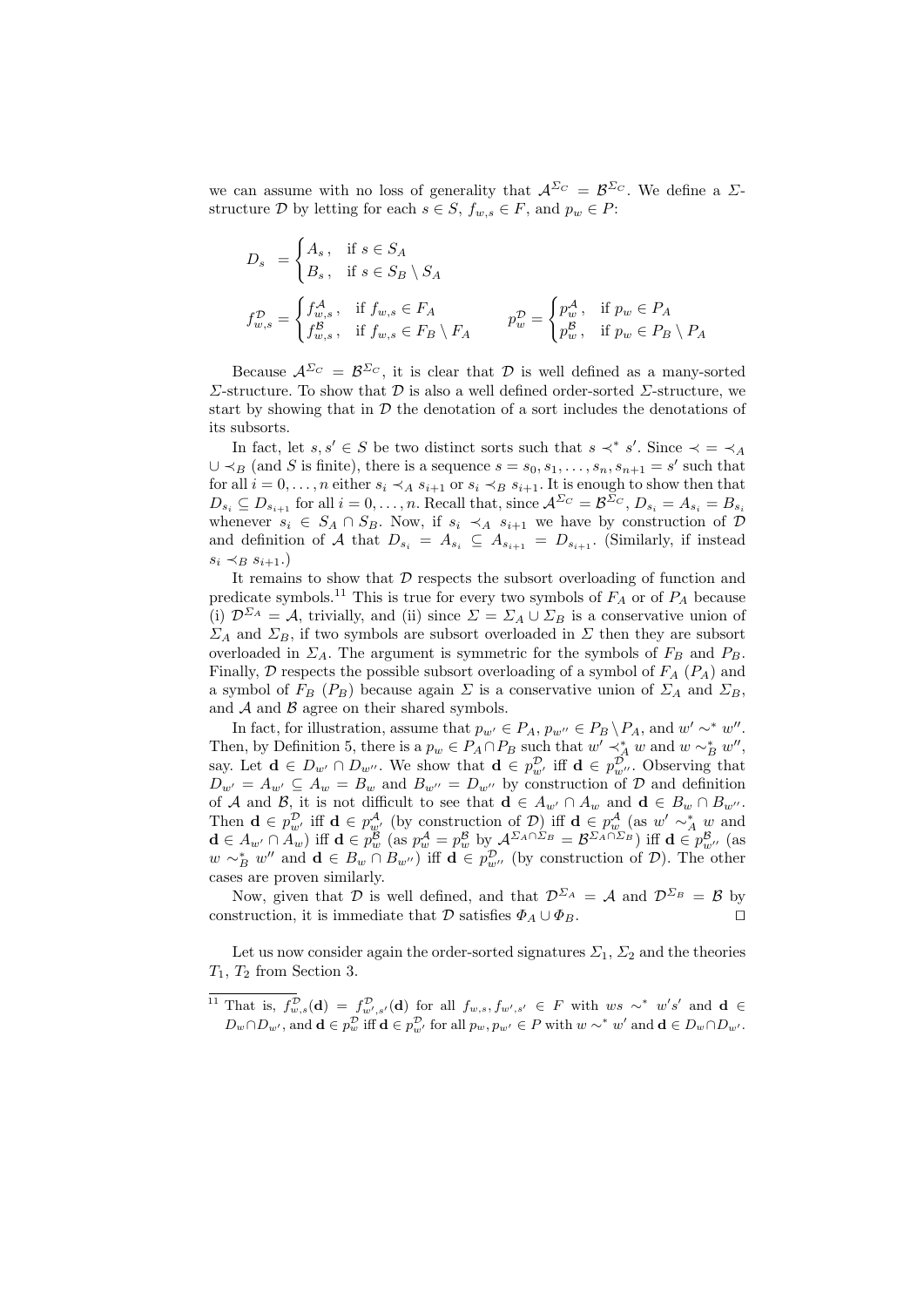**Theorem 11.** For  $i = 1, 2$ , let  $\Phi_i$  be a set of  $\Sigma_i(\mathcal{C})$ -sentences. For each  $s \in S_0$ let  $C_s$  be the set of decorated free constants  $c_{\epsilon,s}$  shared by  $\Phi_1$  and  $\Phi_2$ , with  $c \in \mathcal{C}$ . Then,  $\Phi_1 \cup \Phi_2$  is satisfiable iff there exists a  $\Sigma_1(\mathcal{C})$ -structure A satisfying  $\Phi_1$  and a  $\Sigma_2(\mathcal{C})$ -structure B satisfying  $\Phi_2$  such that:

(i)  $|A_s| = |B_s|$ , for all  $s \in S_0$ ;

(ii)  $u^{\mathcal{A}} = v^{\mathcal{A}}$  if and only if  $u^{\mathcal{B}} = v^{\mathcal{B}}$ , for all  $u, v \in C_s$  and  $s \in S_0$ .

Proof. Let  $\Sigma_0 = \Sigma_1 \cap \Sigma_2 = (S_0, \prec_0, F_0, P_0) = (S_1 \cap S_2, \prec_1^* \cap \prec_2^*, F_1 \cap F_2, P_1 \cap P_2).$ Clearly, if there exists a  $(\Sigma_1 \cup \Sigma_2)(\mathcal{C})$ -structure D satisfying  $\Phi_1 \cup \Phi_2$ , then the only if direction holds by letting  $A = \mathcal{D}^{\Sigma_1(\mathcal{C})}$  and  $\mathcal{B} = \mathcal{D}^{\Sigma_2(\mathcal{C})}$ .

Concerning the if direction, assume that there exists a  $\Sigma_1(\mathcal{C})$ -structure A satisfying  $\Phi_1$  and a  $\Sigma_2(\mathcal{C})$ -structure  $\mathcal B$  satisfying  $\Phi_2$  such that both (i) and (ii) hold. We define a function family  $h = \{h_s : C_s^{\mathcal{A}} \to C_s^{\mathcal{B}} \mid s \in S_0\}$  by letting  $h_s(u^{\mathcal{A}}) = u^{\mathcal{B}}$ , for every  $u \in C_s^{\mathcal{A}}$  and  $s \in S_0$ . Note that each function  $h_s$  is well defined and bijective thanks to property (ii). As a consequence, we have that  $|C_s^{\mathcal{A}}| = |C_s^{\mathcal{B}}|$  for all  $s \in S_0$ . By property (i) then, we can extend each function  $h_s$  to a bijective function  $h'_s: A_s \to B_s$ .

Let  $\mathcal{C}_0$  be the set of all constants in  $\{C_s \mid s \in S_0\}$ . Since the signature  $\Sigma_0(\mathcal{C}_0)$ has only constant symbols (from  $C_0$ ) and all of its sorts are pairwise disconnected, it is clear that the family  $h' = \{h'_s : A_s \to B_s \mid s \in S_0\}$  is an order-sorted  $\Sigma_0(\mathcal{C}_0)$ isomorphism of  $\mathcal{A}^{\Sigma_0(\mathcal{C}_0)}$  into  $\mathcal{B}^{\Sigma_0(\mathcal{C}_0)}$ . Therefore, by Theorem 10 we obtain the existence of a  $(\Sigma_1 \cup \Sigma_2)(\mathcal{C})$ -structure  $\mathcal D$  satisfying  $\Phi_1 \cup \Phi_2$ .

**Proposition 12 (Correctness).** Let  $\Gamma_1$  and  $\Gamma_2$  be conjunctions of ground  $\Sigma_1(\mathcal{C})$ literals and ground  $\Sigma_2(\mathcal{C})$ -literals, respectively, and for all shared sorts  $s \in S_0$ , let  $C_s$  be the set of free constants shared by  $\Gamma_1$  and  $\Gamma_2$ . The following are equivalent:

- 1. The conjunction  $\Gamma_1 \cup \Gamma_2$  is  $(T_1 \cup T_2)$ -satisfiable.
- 2. There is a family  $E = \{E_s \mid s \in S_0\}$  of equivalence relations  $E_s$  over  $C_s$ such that  $\Gamma_i \cup arr(V, E)$  is  $T_i$ -satisfiable, for  $i = 1, 2$ .

Proof. We only prove that 2 implies 1, as the other direction is straightforward. Assume there exists a family  $E = \{E_s \mid s \in S_0\}$  of equivalence relations  $E_s$  over  $C_s$  such that  $\Gamma_i \cup arr(V, E)$  is  $T_i$ -satisfiable, for  $i = 1, 2$ .

Since  $T_1$  is stably infinite with respect to  $S_0$ , we can assume that  $\Gamma_1 \cup$  $arr(V, E)$  is satisfied by a model A of  $T_1$  such that  $A_s$  is infinite for each  $s \in S_0$ . By the Order-sorted Löwenheim-Skolem Theorem we can further assume that  $A_s$ is countably infinite for each  $s \in S_0$ . Similarly, we can assume that  $\Gamma_2 \cup arr(V, E)$ is satisfied by a model B of  $T_2$  such that  $B_s$  is countably infinite for each  $s \in S_0$ . But then we obtain a model A of  $T_1 \cup T_1$  and a model B of  $T_2 \cup T_2$  such that (i)  $|A_s| = |B_s|$ , for each  $s \in S_0$ , and (ii)  $u^A = v^A$  iff  $u^B = v^B$ , for each  $u, v \in C_s$ and  $s \in S_0$ . By Theorem 11 it follows that  $(T_1 \cup T_1) \cup (T_2 \cup T_2)$  is satisfiable, which is equivalent to saying that  $\Gamma_1 \cup \Gamma_2$  is  $(T_1 \cup T_2)$ -satisfiable.

Combining Proposition 12 with the observation that the nondeterminism of the decomposition phase of the sorted Nelson-Oppen method is finitary, we obtain the following modular decidability result for order-sorted theories  $T_1$  and  $T_2$  defined as in Section 3.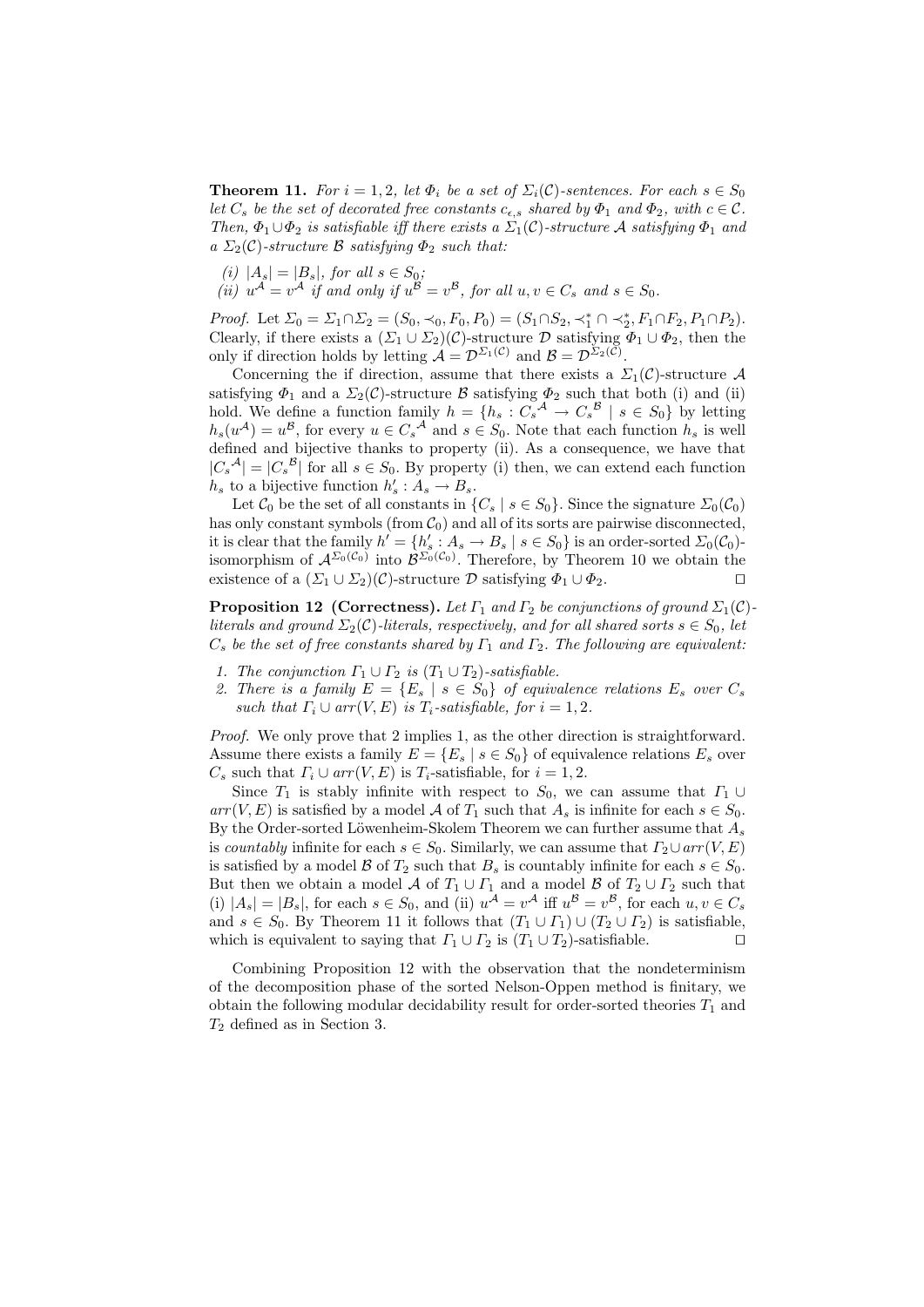Theorem 13 (Modular Decidability). If the quantifier-free satisfiability problems of  $T_1$  and of  $T_2$  are decidable, then the quantifier-free satisfiability problem of  $T_1 \cup T_2$  is also decidable.

#### 5 Conclusions and Further Research

We addressed the problem of modularly combining order-sorted first-order theories and their decision procedures. For that, we first defined a fairly general version of order-sorted logic. Then we presented and proved correct a method for combining decision procedures for two order-sorted theories that have no function or predicate symbols in common and are stably infinite with respect to a set of shared, disconnected sorts.

The method is a direct lifting to the given order-sorted logic of the Nelson-Oppen method for combining theories in (unsorted) first-order logic. The main difference with the unsorted version is that the introduction of sorts helps reduce the nondeterminism of the decomposition phase—because the guessing of equalities between shared constant is limited to constants with the same nominal sort—and allows one to limit the stable infiniteness requirement to just the shared sorts.

We used the assumption that the shared sorts are disconnected in order to obtain a method that is as close as possible to the Nelson-Oppen method for unsorted logic. When the shared sorts are connected, the combination problem becomes considerably more complex model-theoretically, and consequently so does any corresponding combination method. More in detail, consider the case of two theories  $T_1$  and  $T_2$  sharing two sorts  $s_1, s_2$ , with  $s_1 \prec^* s_2$  (in both theories), and assume that  $u$  is a shared free constant of nominal sort  $s_2$ . Then, in a combination method for  $T_1$  and  $T_2$ , the component decision procedures also need to share the information on whether  $u$  "is in  $s_1$ " or not—that is, whether u could be interpreted as an element of the set denoted by  $s_1$  or not. Thinking of the problem in terms of Venn diagrams for the denotations of the sorts, a combination procedure also has to guess the portion of the diagram to which  $u$ belongs, and generate a sort membership constraint to that extent. Such constraints are easily expressible in our logic—to say that u is [not] in  $s<sub>1</sub>$ , one simply writes  $\lbrack\neg](\exists x_{s_1}\ x_{s_1} \approx u)$ —but involve quantifiers.

Clearly, membership constraints increase the complexity of the combination procedure because there is much more to guess. Furthermore, since some of added constraints are (inherently) non-quantifier-free, they add to the complexity of the component decision procedures as well. Finally, the requirements that the two component theories be stably infinite over their shared sorts is not enough anymore—at least if one wants to use an extension of the proofs given here.<sup>12</sup>

Another limitation of the current method is that it does not apply to component theories that share function or predicate symbols. The problem of extending the Nelson-Oppen method to theories with symbols in common has recently received much attention [3, 4, 10, 12, 14]. Concurrently with the work presented

 $12$  See [13] for a discussion on this last point.